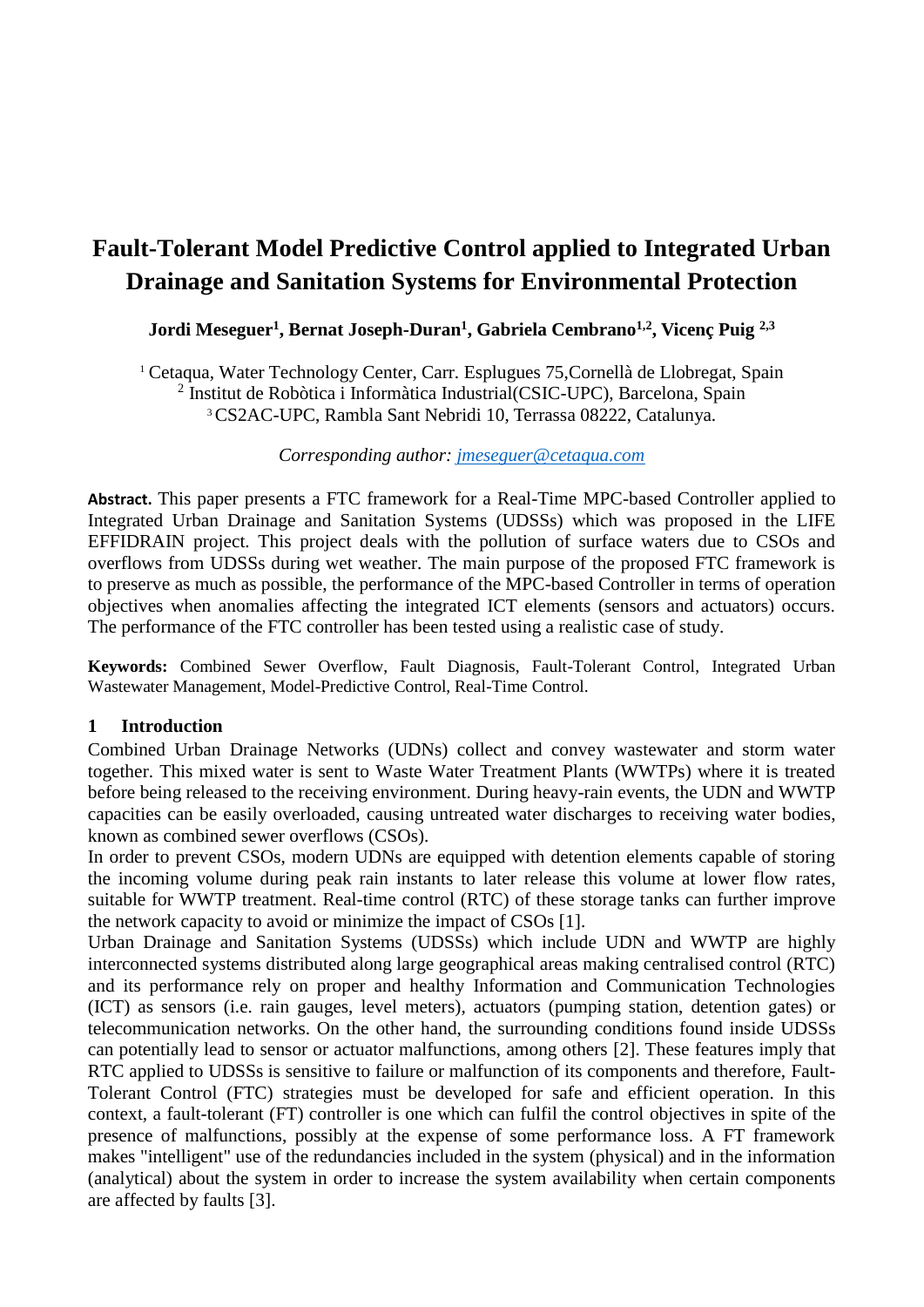This paper presents a FTC framework proposed in the LIFE EFFIDRAIN project [4]. This project deals with the pollution of surface waters due to CSOs and overflows from UDSSs during wet weather. In order to tackle this environmental problem, LIFE EFFIDRAIN develops a RTC methodology [5][6] for the UDSSs based on Model Predictive Control (MPC) following a pollution-based approach<sup>1</sup> [7]. The main purpose of the proposed FTC framework is to preserve as much as possible, the performance of the MPC-based Controller in terms of operation objectives (environment protection, avoiding flooding and optimizing the use of the WWTP) when anomalies affecting the integrated ICT elements (sensors and actuators) occurs.

This paper is organized as follows: Section 2 presents the proposed FTC framework recalling MPCbased Controller formulation and covering both Fault Diagnosis and Controller Re-design functionalities of this framework. Then, the performance of the proposed FTC framework is assessed using a realistic case of study in Section 3. Finally, main conclusions are discussed in Section 4.

## **2 MPC-based Fault-Tolerant Framework**

## <span id="page-1-0"></span>**2.1 Introduction**

In the LIFE EFFIDRAIN project, the proposed active FTC framework takes benefit from the formalism needed by the MPC-based controller [5][6] applied to the integrated UDSSs for the protection of the environment. Therefore, no new infrastructure is needed to enable and deploy this framework. In that sense, regarding their components [3]:

- ‒ Fault Diagnosis is implemented using a model-based approach considering the UDSS simplified model integrated used as constraints in the MPC formalism. This approach allows both Fault Detection based on residual generation and evaluation [8], and Fault Isolation based on an extension of the Fault Signature Matrix concept [9].
- ‒ Controller Re-design is implemented using the inherent mechanisms available in the MPC procedure [10] which allow update on-line the MPC problem according to the availability of actuators or sensors diagnosed by the Fault Diagnosis module (On-line Active FTC approach).

# <span id="page-1-1"></span>**2.2 Real-Time Control: MPC formulation**

Model-predictive control (MPC) is a technique based on solving on-line finite-horizon optimal control problems formulated using the system mathematical model as constraints *C* and last system measurements as model updates [11]. In general, control objectives  $\boldsymbol{0}$  are formulated in terms of an objective function  $J$  to be minimized over a time ahead finite- horizon  $H$  to compute the optimal control law **9**. In the MPC methodology, the optimal control problems are solved numerically online allowing for the inclusion of additional information to the problem such as constraints on the system variables (i.e., actuator bounds) or disturbance forecasts.

The general Optimal control problem (*OCP*) formulation which are solved during the operation of the MPC controller at time-step  $t$  will be named  $OCP(t)$ , and is of the form given by Eq. (1). To distinguish the different problems and their corresponding solutions the time instant in which these problems are formulated and solved is added to each variable. For example  $\hat{x}(k|t)$  is the value of variable  $\hat{x}$  at time-step *k* as computed (predicted) at time step  $t \leq k$  solving the problem *OCP(t)* at time instant *t*.

<sup>&</sup>lt;sup>1</sup> Pollution-based RTC has the objective to minimize the total amount of pollutants sent to the receiving water bodies by preferably storing polluted water and spilling more diluted water [7].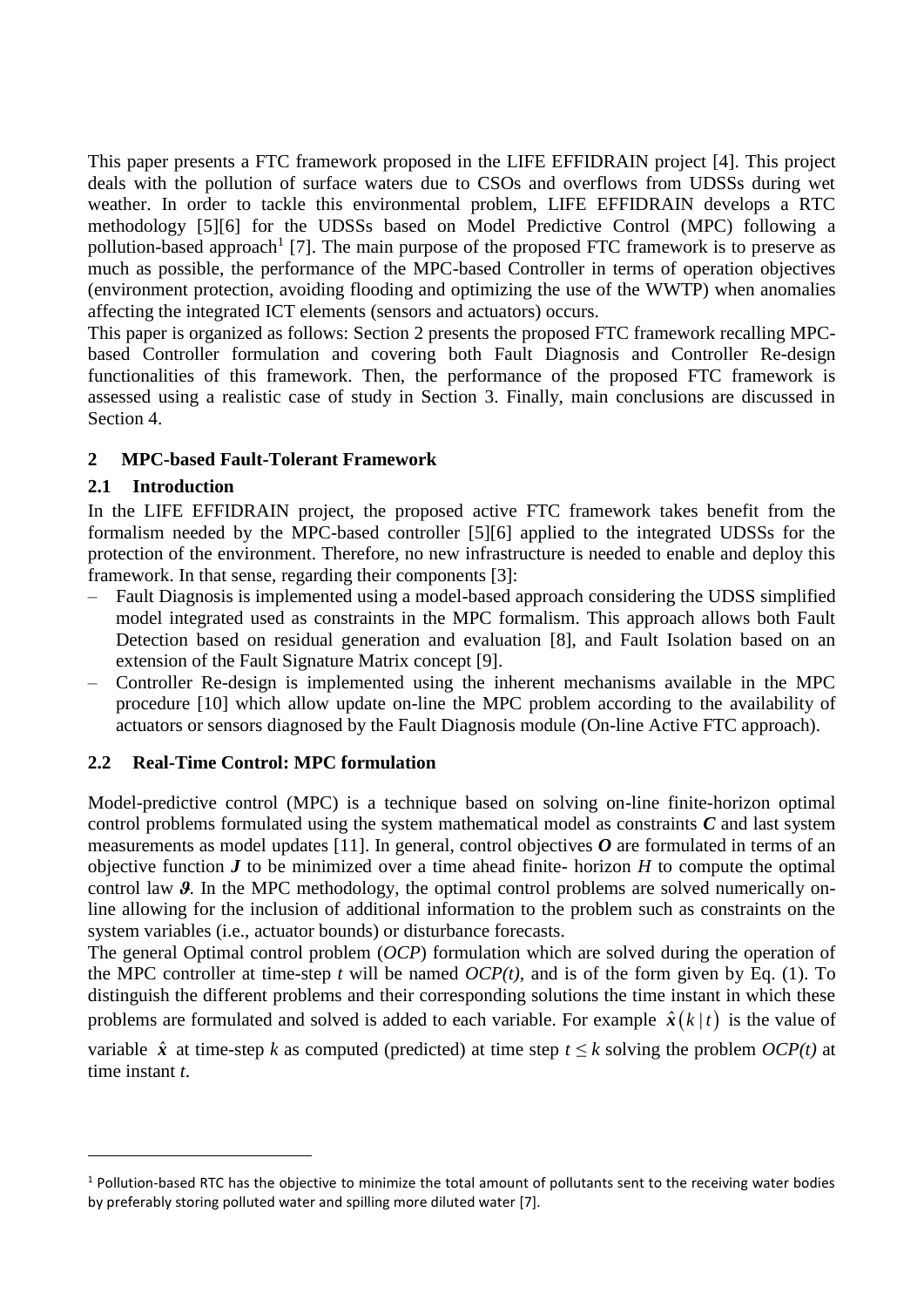$$
\min_{\mathbf{x}(t),\mathbf{U}(t)} \mathbf{J}\big(\mathbf{X}(t),\mathbf{U}(t),\mathbf{W}(t)\big)
$$
\ns.t.\n
$$
\hat{\mathbf{x}}(t) = \mathbf{x}_0
$$
\n
$$
\hat{\mathbf{x}}(k+1|t) = \mathbf{g}_1\big(\hat{\mathbf{x}}(k|t),\mathbf{u}(k|t),\mathbf{w}(k|t)\big), \quad k = t,...,t + H - 1
$$
\n
$$
\mathbf{g}_2\big(\hat{\mathbf{x}}(k|t),\mathbf{u}(k|t),\mathbf{w}(k|t)\big) \le 0, \quad k = t,...,t + H
$$
\n
$$
\mathbf{x}_{\text{min}} \le \hat{\mathbf{x}}(k|t) \le \mathbf{x}_{\text{max}}, \quad k = t,...,t + H
$$
\n
$$
\mathbf{u}_{\text{min}} \le \mathbf{u}(k|t) \le \mathbf{u}_{\text{max}}, \quad k = t,...,t + H
$$

where *H* is the time ahead optimization horizon;  $g_1$  and  $g_2$  determine the system model;  $x_0$  is the initial values of the model states at time instant *t* obtained from the available system measurements; where *H* is the time ahead optimization horizon;  $g_I$  and  $g_2$  determine the system model;  $x_0$  is the nitial values of the model states at time instant *t* obtained from the available system measurements;  $X(t) = (\hat{x}(t|t$ instant t;  $\mathbf{U}(t) = (\mathbf{u}(t | t), \mathbf{u}(t+1 | t), \dots, \mathbf{u}(t + H | t))$  is the sequence of the control actions computed at time instant *t*;  $W(t) = (w(t|t), w(t+1|t), ..., w(t+H|t))$  is the sequence of the disturbances as  $(u(t|t), u(t+1|t), ..., u(t+H|t))$  is the sequence of<br>  $W(t) = (w(t|t), w(t+1|t), ..., w(t+H|t))$  is the set forecasted at time-step *t*.

This framework is especially suitable to add fault-tolerant capabilities to the controller, since the MPC-based *OCP* (Eq. (1)) can be updated from one time-step to the next with the information provided by the Fault Diagnosis module (i.e. faulty system component and fault impact). Thereby, tolerance against faults can be embedded relatively easily [10]:

- $\sim$  Modifying bounds on the actuators,  $\hat{\mathbf{u}}_{min} \leq \mathbf{u}(k \mid t) \leq \hat{\mathbf{u}}_{max}$  (including setting an actuator to a fixed value with  $\hat{\mathbf{u}}_{min} = \hat{\mathbf{u}}_{max}$ ).
- Modifying system model dynamic equations,  $\mathbf{x}(k+1|t) = \hat{\mathbf{g}}_1(\hat{\mathbf{x}}(k|t), \mathbf{u}(k|t), \mathbf{w}(k|t))$
- $-$  Modifying system model static equations,  $\hat{g}_2(\hat{x}(k|t), u(k|t), w(k|t)) \leq 0$
- Relaxing nominal control objectives included in the objective function,  $\hat{J}(\hat{x}, u, w)$ , in order to reflect limitation under faulty conditions.

The RT MPC-based controller proposed in LIFE EFFIDRAIN follows the formalism given by Eq. (1). In [6], the process of obtaining UDSS control oriented conceptual hydraulic and water quality models (mainly, flow, level and TSS) is described. These simplified models are suitable to be integrated in the MPC formalism  $(Eq, (1))$  as constraints *C*. Regarding the objective function *J* representing the control objectives  $\boldsymbol{O}$ , it is represented by a weighted aggregation of various goals taking into account both operational and environmental purposes:

### Quantity Objectives

- ‒ *JCSO*: Minimizing the CSO discharges from the sewer network to the environment;
- ‒ *JWWTP*: Maximizing the usage of the WWTP;
- ‒ *Jsafe*: Minimizing flooding and overflows in detection tanks;
- ‒ *Jsmoothness*: Minimizing variations of the control actions from one-time step to the next. Quality Objectives
	- ‒ *Jmass*: Minimizing the pollutant load to the environment (mass of suspended solids in CSO released to the environment).

Considering the above objectives, the objective function  $J$  is written as a weighted sum as follows:

Considering the above objectives, the objective function **J** is written as a weighted sum as follows:  
\n
$$
J = a_{\text{cso}} J_{\text{cso}} + a_{\text{wwp}} J_{\text{wwp}} + a_{\text{safe}} J_{\text{safe}} + a_{\text{smoothness}} J_{\text{smoothness}} + a_{\text{mass}} J_{\text{mass}}
$$
\n(2)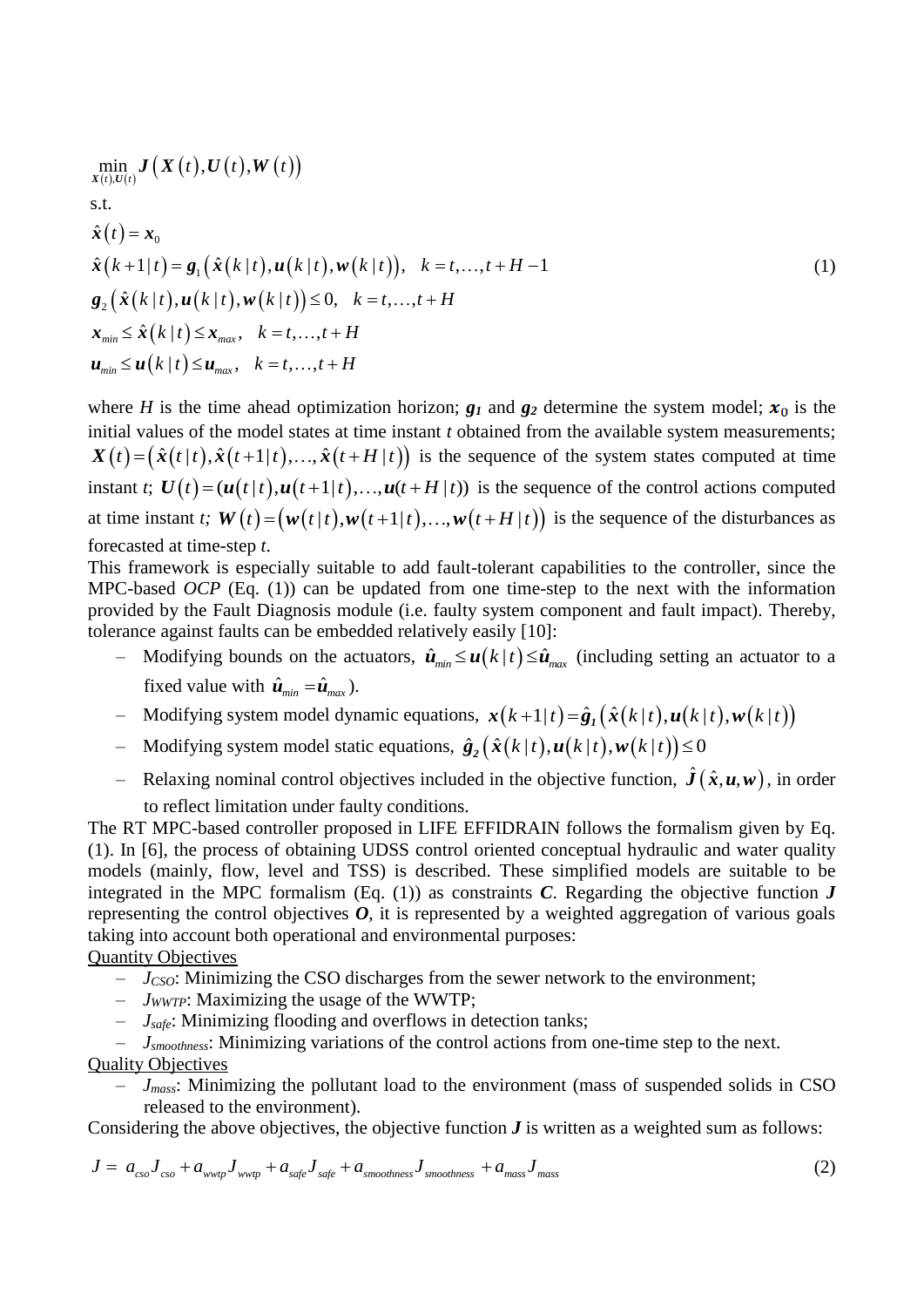The weights *aCSO*, *aWWTP*, *asafe*, *asmoothness*, *amass* are chosen taking into account the prioritization of the partial objectives and the numerical range of variation of each of them.

## **2.3 Fault Diagnosis**

## <span id="page-3-0"></span>**2.3.1 Fault Detection**

The proposed fault detection approach is based on an extension of the model-based methodology [9] described in [12] considering interval models with parametric uncertainty [13].

In general, those sensors considered in the proposed FTC approach are those ones needed to initialize the simplified model states  $x_0$  and the Optimal Control Problem ( $OCP(t)$ ; (Eq. (1)) at every time instant *t* and those ones measuring actuator outputs and provided by existing local controllers: i.e. level meters as measurements to estimate volumes (i.e. in tanks) or flows (i.e. in sewers) and turbidity meters as measurements of TSS in different UDSS locations; downstream level meters measuring outflows of pumps, detention and redirection gates.

Considering the *OCP* formulation (Eq. (1)) and the approach proposed in [12], the nominal system output estimations at time instant *t*,  $\hat{y}^{\circ}(t)$ , could be computed when solving the *OCP* (*t-1*) at time instant *t-1* using the nominal simplified model of the UDSS adding the system output model equation:

equation:  
\n
$$
\hat{\mathbf{y}}^{o}(t) = \mathbf{h}^{o}\left(\hat{\mathbf{x}}^{o}(t|t-1), \mathbf{u}(t|t-1), \mathbf{w}(t)\right)
$$
\n(3)

where index '*o*' stands for nominal values. Using the nominal system prediction given by Eq. (3), nominal residuals at time instant *t* can be computed as follows [9]:

$$
\boldsymbol{r}^o(t) = \mathbf{y}(t) - \hat{\mathbf{y}}^o\left(t\right) \tag{4}
$$

where  $y(t)$  is a vector with the measurements of the system output a time instant *t*. Additionally, considering control actions obtained by solving  $OCP$  (t-1),  $U(t-1)$  (Eq. (1)), and parametric uncertainty  $\theta$  associated with the simplified models, upper and lower bounds for  $\hat{y}^{\circ}(t)$  can be computed as follows:

computed as follows:  
\n
$$
\hat{\mathbf{y}}(t) = \min_{\theta} (\hat{\mathbf{y}}(t, \theta)) \text{ and } \overline{\hat{\mathbf{y}}}(t) = \max_{\theta} (\hat{\mathbf{y}}(t, \theta))
$$
\n(5)

Using Eq. (5), the uncertainty can be propagated to the residual building the interval:  
\n
$$
[\underline{\mathbf{r}}(t), \overline{\mathbf{r}}(t)]
$$
\nwhere  $\underline{\mathbf{r}}(t) = \underline{\hat{\mathbf{y}}}(t) - \hat{\mathbf{y}}(t)$  and  $\overline{\mathbf{r}}(t) = \overline{\hat{\mathbf{y}}}(t) - \hat{\mathbf{y}}(t)$  (6)

Then, taking into account the definition of the nominal residual Eq. (4) and its associated *adaptive threshold* Eq. (6), no fault will be indicated while the following fault detection condition is satisfied

$$
\boldsymbol{r}^{\boldsymbol{\theta}}(t) \in [\underline{\boldsymbol{r}}(t), \overline{\boldsymbol{r}}(t)] \tag{7}
$$

Note the equivalence of this condition and the one expressed in terms of system output measurements and their associated estimation<sup>2</sup>.

#### **2.3.2 Fault isolation**

As initial approach, the considered fault isolation methods are based on an extension of the *theoretical fault signature matrix* concept, *FSM*, [9]. The fault detection approach described in

<sup>2</sup> 
$$
y(t) \in [\underline{\hat{y}}(t), \overline{\hat{y}}(t)]
$$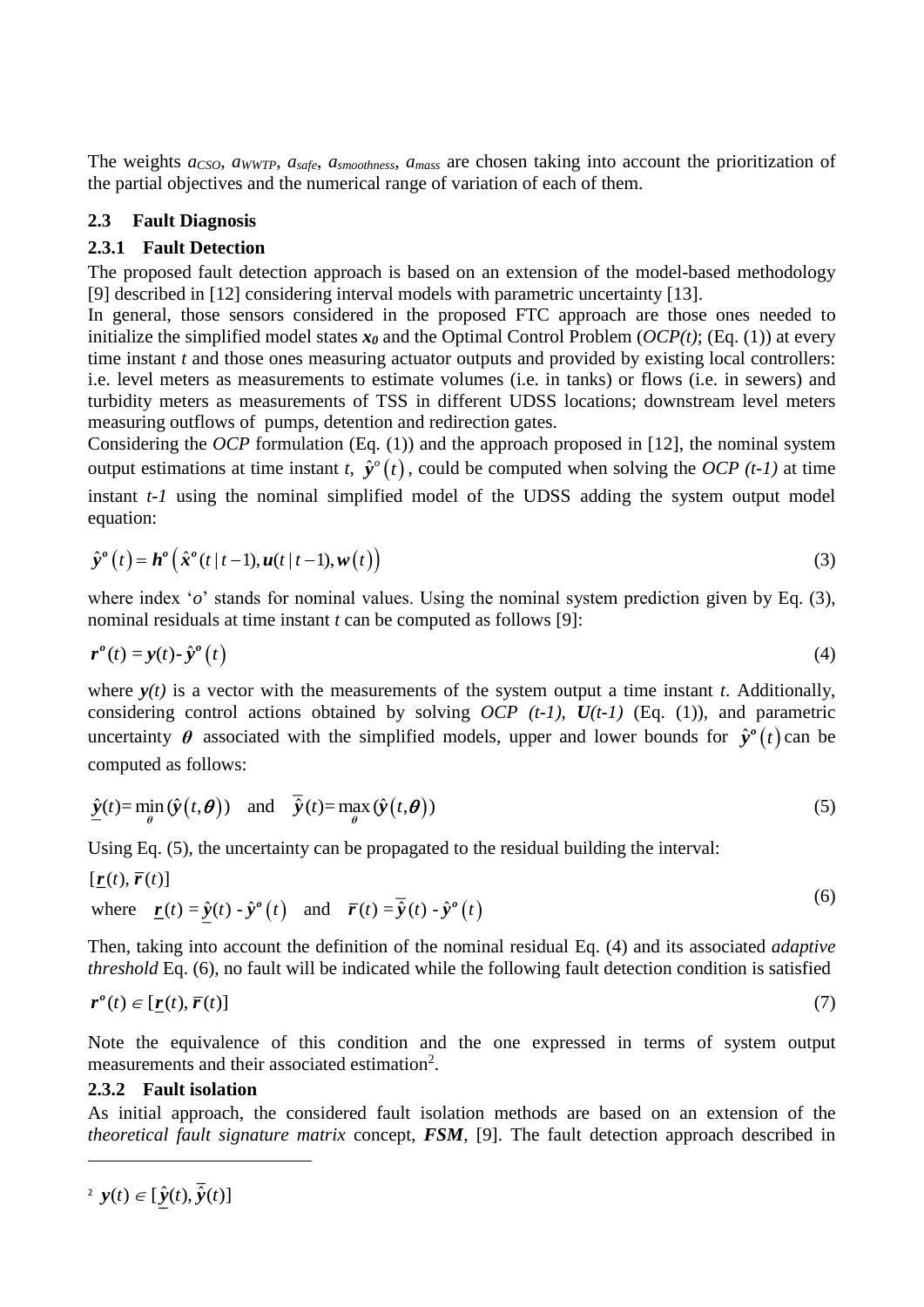

Section [2.3.1](#page-3-0) allows to define a residual (Eq. (4)) per each existing sensor. Then, taking into account the simplified models of the UDSSs integrated in the MPC formalism (Eq. (1)), the explicit equations of the existing residuals could be derived and consequently, matrix *FSM* could be obtained understood as the Cartesian product of the sets of faults  $f = \{f_i : j = 1,2,..., n_f\}$  and fault signals  $\phi = {\phi_i : i = 1,2,...,n_{\phi}}$  derived from the residual test given by Eq. (7) [9]. In this first approach, binary *FSM* has been considered meaning  $\phi_i \in \{0,1\}$  and if the element *FSM*<sub>*ij*</sub> of this matrix is equal to *'1'*, it means the fault  $f_i$  causes the occurrence of the fault signal  $\phi_i$ ; otherwise, the element *FSM*<sub>*ij*</sub> is equal to '0'. The real values of every component  $\phi_i$  of the observed fault signature  $\phi$  can be computed at time instant *t* as follows:

$$
\varnothing_i(t) = \begin{cases} 0 \to r_i^o(t) \in [\underline{r}_i(t), \overline{r}_i(t)] \\ 1 \to r_i^o(t) \not\in [\underline{r}_i(t), \overline{r}_i(t)] \end{cases} \tag{8}
$$

## **2.4 MPC-based Fault Tolerant Strategies**

#### **2.4.1 Introduction**

This section presents the FTC strategies to be activated by the Controller Re-design module once a fault is diagnosed. According to the proposed FTC framework (Section [2.1\)](#page-1-0) and the MPC formalism (Eq. (1)), once a sensor fault is diagnosed at time instant *t*, its measurement needs to be estimated on-line so that the *OCP(t)* problem can be initialized properly (Section [2.2\)](#page-1-1). Regarding a fault affecting an actuator, once it is diagnosed at time instant *t*, the *OCP(t)* problem needs also to be updated on-line to inform the total or partial unavailability of the given actuator using the proper mechanism of the MPC formalism: mainly, the constraints associated with *OCP(t)* (Section [2.2\)](#page-1-1).

#### **2.4.2 Sensor Fault Strategies**

The proposed approaches take benefit from the MPC formalism and the UDSS simplified models integrated as constraints (Eq. (1)). As a basic approach, for a fault affecting the measurement  $y_i(t)$ for *t≥tf*, the faulty measurement is substituted by the estimation obtained when solving the control problem *OCP(t-1)* and applying Eq. (3):

$$
y_i(t) \approx \hat{y}_i^o(t) \quad \text{for} \quad t \ge t_f \tag{9}
$$

Nonetheless, in order to initialize the control problem *OCP(t)* (Section [2.2\)](#page-1-1), the following relation

could be applied directly:  
\n
$$
x_i(t) \approx \hat{x}_i^o(t|t-1) \quad \text{for} \quad t \ge t_f
$$
\n(10)

As a drawback, the estimation error given by the assumption Eq. (9) may be propagated over the time. This negative impact may have a major influence on systems with fast dynamics. Another applied approach to estimate measurements of faulty sensors could be based on solving a Moving-Horizon Estimation (MHE) problem [14] using a slight modification of the *OCP(t)* solved at every MPC iteration. The MHE is a finite horizon optimization-based observer which provides approximations of all the system variables by minimizing the difference between past measurements and the corresponding values obtained by the system model.

## <span id="page-4-0"></span>**2.4.3 Actuator Fault Strategies**

As mentioned in Section [2.1,](#page-1-0) the FTC strategies applied when an actuator fault is diagnosed are based on reconfiguring the MPC-based controller reflecting on-line the total or partial unavailability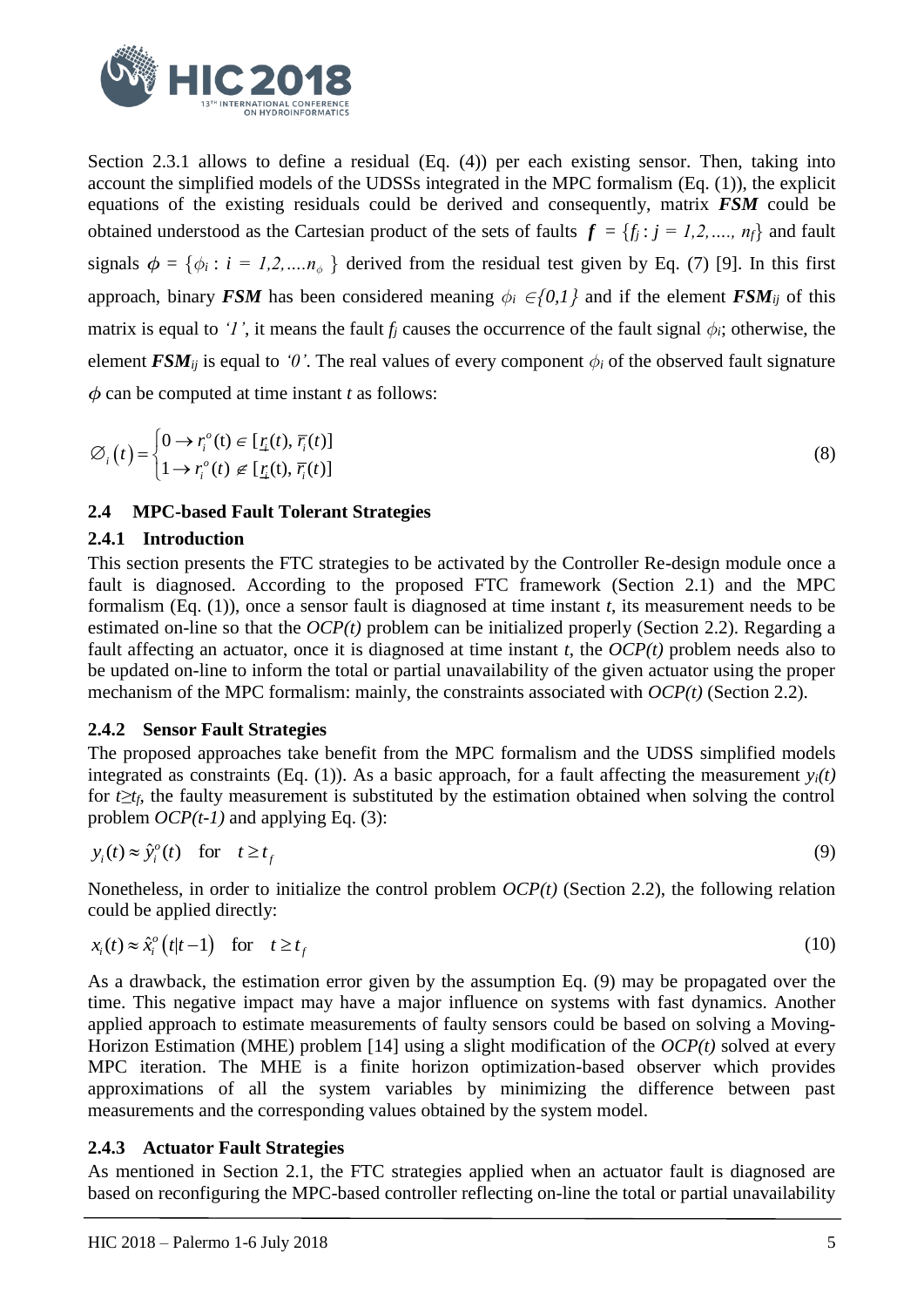of the faulty actuator. Then, the controller tries to find existing redundancy in the other available actuators to compensate the impact of the fault while trying to keep performance as high as possible. This can be done through the on-line modification at every iteration of the *OCP* constraints determined by the UDSS simplified model to take into account actuator faults impact. Depending on the type of actuator and the type of fault, the *OCP* constraint are modified in a different way.

For the case of a degraded performance or breakdown in a pumping group at time instant *t≥tf*, a constraint is added to the OCPs to take into account that the maximum available flow capacity of

the group has dropped from the nominal maximum flow 
$$
Q_p^{max}
$$
 to a lower value  $\hat{Q}_p^{max} < Q_p^{max}$ .  
\n
$$
0 \le Q_p(k) \le \hat{Q}_p^{max}, \quad k = t, ..., t + H, \quad t \ge t_f
$$
\n(11)

where  $Q_p$  [m<sup>3</sup>/s] is the flow pumped by the pumping group. When the group is no longer available, constraint given by Eq. (11) could be re-written as  $Q_p(t) = 0$ ,  $t \geq t_f$ .

Following a similar reasoning process, new constraints could be identified to represent degraded performance of other actuators as detention or re-direction gates.

## **3 Case of Study**

## **3.1 Description**

The Test Network (Figure 1) is composed by a pumping group designed to pump all the inflow to a WWTP in dry weather (Pumping Group 2). In wet weather, two additional pumping groups (Group 1 and Group 3) can pump additional inflow to CSO in order to keep the infrastructure safe. The whole control station consists of three pumping groups, three tanks and several big sewers with considerable inline storage capacity. Additionally, several level meter sensors are also available (green spots in Figure 1).

The assessment of the considered fault scenario has been carried out considering three cases: the **MPC** case, where the system is controlled using a MPC controller and NO failure occurs at all; the **MPC + Fault** case where the system is controlled with the same MPC controller and a fault occurs; and the **FTMPC** case where FT strategy described in Section [2.4.3](#page-4-0) is applied updating the *OCP* constraints related to the faulty group once the fault is detected.

These three cases have been further combined with three different rain events of variable intensity: low-intensity (Scenario 1), high-intensity (Scenario 2) and medium-intensity with a long duration (Scenario 3).

## **3.2 MPC model and control objectives**

Figure 2 shows the simplified model of the control station used as constraints in the MPC formalism (MPC model). In this model, the tank volume not only takes into account the storage capacity of the three tanks in the station but also the storage capacity of the upstream sewers. This allows the computed control strategies to keep the CSO pumps off until the stored volume is close to the safety level which also considers the retention capacity of the sewers.

Regarding the objective function (2), the considered weights give high priority to avoid flooding and overflows in the detention tank while avoiding CSOs and maximizing the WWTP usage have a second priority: *aCSO=*10, *aWWTP*=10, *asafe*=1000, *asmoothness*=1, *amass*=0. In this test, the quality term of the objective function, *Jmass*, has not been considered.

## **3.3 Fault scenario analysis**

The fault scenario studied in the Test Network consist in a failure on an actuator: CSO Pumping Group 1 (Figure 1 and 2). The considered failure is a complete breakdown of the element, which is assumed to stop working. The failure starts 2 hours after the rain event start and lasts until the end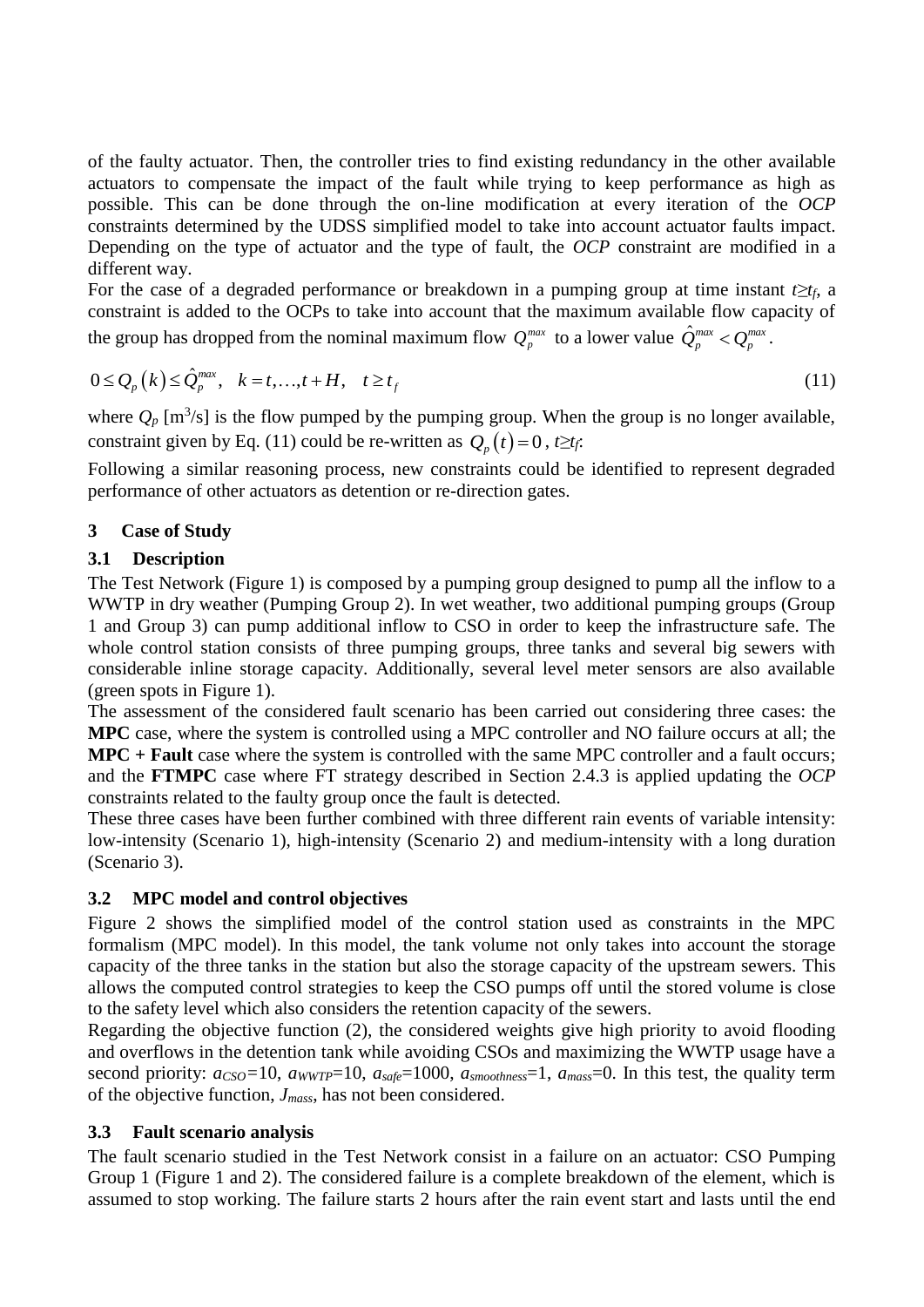of the simulation, 12 hours later. If no corrective action is taken the control algorithm will continue sending positive flow set-points to the pumping group that cannot be accomplished. Therefore the tank is not emptying at the flow rates predicted by the controller, which can eventually lead to flooding.

Considering the Scenario 2 associated with a rain event of high intensity, in Figure 3, upper plot, the evolution over the time of the measured and predicted (nominal<sup>3</sup> and interval<sup>4</sup> model) flow of the faulty pump (CSO Pumping 1) has been drawn while in the lower plot, the evolution of the nominal residual and its associated can be seen (7) showing clearly the detection time instant of the fault at time step 24, 2 hours after the rain event started. Once, the fault is detected, the FTC strategy described in Section [2.4.3](#page-4-0) could be applied indicating the non-availability of the CSO Pumping 1 Group in the next *OCP(t)* problems. As a result, MPC-based Controller will make a more intensive use of CSO Pumping 2 Group.

In Table 1, the values of the CSO, WWTP treated water and flooding volumes are computed considering the three cases and the three rain scenarios. In the MPC+Fault case, it can be seen that the fault lead to big flooding volumes. However, in the FTC controller (FTMPC case), MPC-based Controller knows the non-availability of CSO Pumping 1 Group suggesting to use more intensively CSO Pumping 2 Group recovering the initial performance (MPC case).



Figure 1: Pumping station in the test network with two pumping groups pumping to CSO and a third one pumping to WWTP Figure 2: Inline storage capacity upstream of the Control Station in the Test Network

#### **4 Conclusions**

This paper presents an on-line active FTC framework to preserve as much as possible, the performance of the MPC-based Controller applied to the integrated UDSSs in terms of operation objectives (environment protection, avoiding flooding and optimize the use of the WWTP) when anomalies affecting the integrated ICT elements (sensors and actuators) occurs. The proposed FTC framework takes benefit from the formalism needed by the MPC-based controller. On-line Fault Diagnosis is implemented following a model-based approach using the UDSS simplified model integrated in the MPC formalism while Controller Re-design is based on inherent FT mechanisms available in the MPC procedure. The proposed FTC framework has been tested in a realistic case of study showing an appealing performance.

<sup>&</sup>lt;sup>3</sup> The prediction is obtained solving *OCP*(*t*-*1*) and is given by the set-point computed for *t*-*1*:  $\hat{y}_u^o(t) = u(t-1|t-1)$ .

<sup>4</sup> An exploration of the historical values associated with the actuator downstream sensor in relation with the actuator set-points has been carried out to set the model parametric uncertainty. As a result the lower and upper bounds of the nominal residual has been obtained.